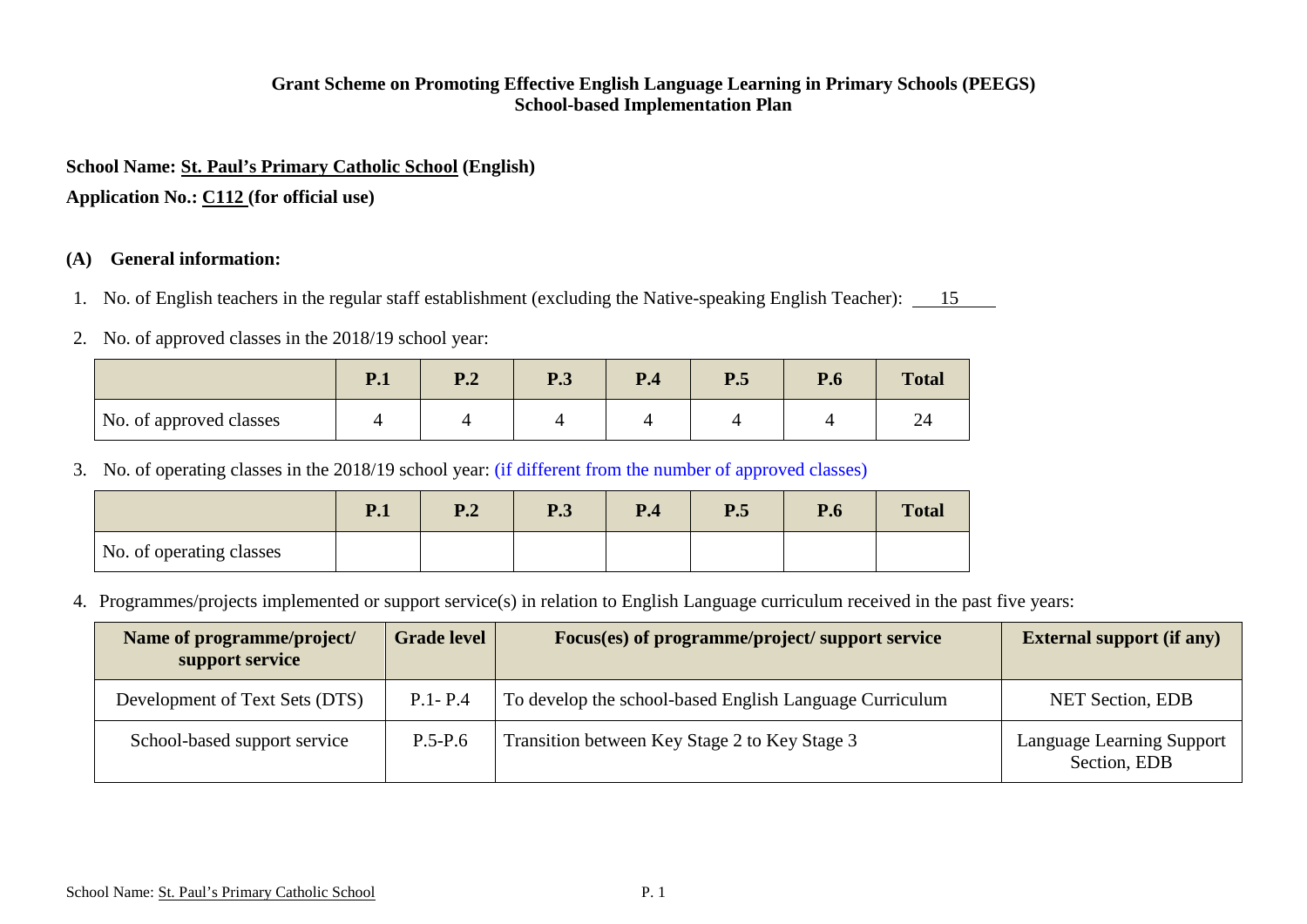## **(B) SWOT Analysis related to the learning and teaching of English:**

| <b>Strengths</b>                                                                                                                                                                                                                                                                                                                                                                                                                                                                                                                                                                                                                                                                                                                                                                                                                                                                                                                                                                                                                                                                                                                      | <b>Opportunities</b>                                                                                                                                                                                                                                                                                                                                                                                                                                                                                                                                                                                                               |
|---------------------------------------------------------------------------------------------------------------------------------------------------------------------------------------------------------------------------------------------------------------------------------------------------------------------------------------------------------------------------------------------------------------------------------------------------------------------------------------------------------------------------------------------------------------------------------------------------------------------------------------------------------------------------------------------------------------------------------------------------------------------------------------------------------------------------------------------------------------------------------------------------------------------------------------------------------------------------------------------------------------------------------------------------------------------------------------------------------------------------------------|------------------------------------------------------------------------------------------------------------------------------------------------------------------------------------------------------------------------------------------------------------------------------------------------------------------------------------------------------------------------------------------------------------------------------------------------------------------------------------------------------------------------------------------------------------------------------------------------------------------------------------|
| 1. Teachers are committed and supportive. They establish good rapport with<br>students. They prepare their lessons systematically and use suitable teaching<br>They effectively maintain students' motivation and facilitate their<br>resources.<br>understanding of the learning content.<br>2. Teachers have progressively participated in a range of <b>professional training</b><br>activities, covering topics on phonics teaching, writing and critical thinking skills,<br>which are in line with the direction of the subject development.<br>3. Two native-speaking English Teachers are appropriately deployed to take up P.1<br>to P.6 classes whereas subject-related co-curricular activities are organized.<br>4. Reading Workshops are available for all levels. Various activities are designed<br>for students to learn beyond the textbooks. Teachers make good use of pair and<br>group work by creating a meaningful context for students to use the language.<br>5. Co-planning of lessons at different levels is conducted regularly to facilitate<br>exchanging of ideas and enriching professional knowledge. | funding<br>for<br>1. Extra<br>employing<br>one<br>more<br>native-speaking English teacher to <b>maximize</b><br>students' exposure to English is available. More<br>opportunities for students to use the language in an<br>authentic English environment are provided.<br>2. A student-centred classroom has been developed in<br>the past few years through various approaches, for<br>example, eLearning activities, Literature Circles and<br>Reciprocal Teaching, etc.<br>3. A cooperative learning environment in the classroom<br>encourages students to work together to maximize<br>their own and one another's learning. |
| <b>Weaknesses</b>                                                                                                                                                                                                                                                                                                                                                                                                                                                                                                                                                                                                                                                                                                                                                                                                                                                                                                                                                                                                                                                                                                                     | <b>Threats</b>                                                                                                                                                                                                                                                                                                                                                                                                                                                                                                                                                                                                                     |
| 1. To further encourage students to use the language outside of the classroom,<br>educational resources such as games and books could be made available to students<br>according to their interest.<br>Based on the examination evaluation results as well as teachers' observation,<br>2.<br>individual learning differences exist in different levels. There is a need to review<br>the existing curriculum and design appropriate measures to cater for students'<br>diverse learning needs.                                                                                                                                                                                                                                                                                                                                                                                                                                                                                                                                                                                                                                       | Although the module booklets have supplemented the<br>textbooks by exposing students to more authentic<br>multimodal texts and expanding their vocabulary<br>bank within the selected themes, some students find it<br>hard to adapt to the new curriculum.                                                                                                                                                                                                                                                                                                                                                                        |

## **(C) Measure(s) taken through the grant under the English Enhancement Grant Scheme for Primary Schools, if any:**

| <b>Area</b> (s) of Development                    | Usage(s) of the grant                | <b>Grade Level</b> |
|---------------------------------------------------|--------------------------------------|--------------------|
| Refining the English Curriculum in Reading in KS2 | Hiring of a full-time supply teacher | $P.4-P.6$          |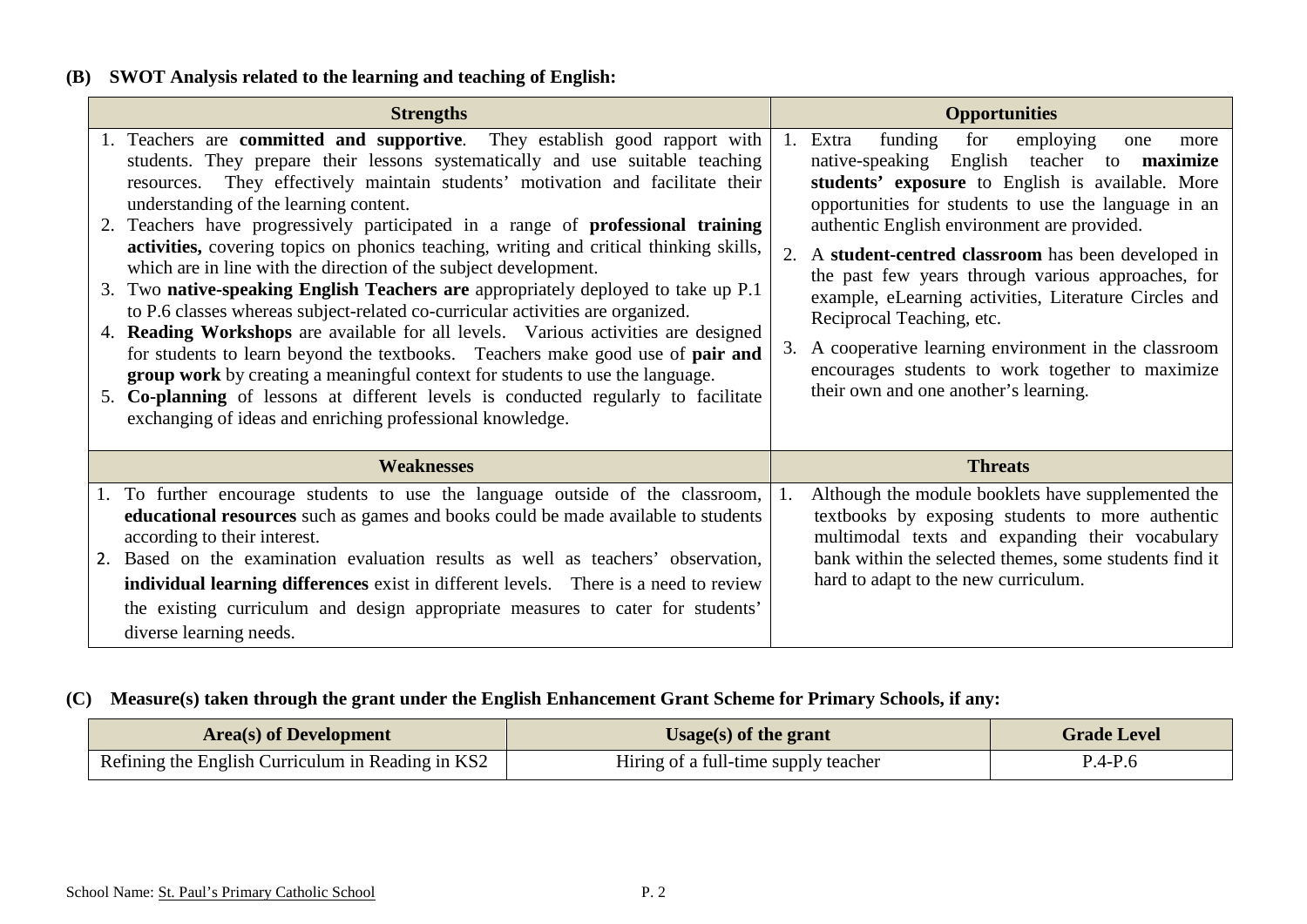|        | Proposed target area(s) of development                                                                                                                                                                                                                |        | Proposed usage(s) of the Grant                                             | <b>Time scale</b>          |   | <b>Grade level</b> |
|--------|-------------------------------------------------------------------------------------------------------------------------------------------------------------------------------------------------------------------------------------------------------|--------|----------------------------------------------------------------------------|----------------------------|---|--------------------|
| $\Box$ | Enrich the English language environment in school through                                                                                                                                                                                             | ☑      | Purchase learning and teaching resources                                   | $\boxtimes$ 2019/20 school | ☑ | P.1                |
|        | - conducting more English language activities <sup><math>*</math></sup> ; and/or                                                                                                                                                                      |        |                                                                            | year                       | ☑ | P.2                |
|        | developing more quality English language learning                                                                                                                                                                                                     | ☑      | Employ full-time <sup>*</sup> or part-time <sup>*</sup> teacher            | 2020/21<br>$\Box$          | ☑ | P.3                |
|        | resources for students <sup>*</sup>                                                                                                                                                                                                                   |        |                                                                            | school year                | ☑ | P.4                |
| ☑      | Promote reading* or literacy* across the curriculum in                                                                                                                                                                                                | $\Box$ | full-time <sup>*</sup> or part-time <sup>*</sup><br>Employ<br>teaching     |                            | ☑ | P.5                |
| $\Box$ | respect of the updated English Language Curriculum<br>(Primary) under "Ongoing Renewal of the School<br>Curriculum – Focusing, Deepening and Sustaining"<br>Enhance e-learning in respect of the updated English                                      | $\Box$ | assistant<br>Procure service for conducting English language<br>activities |                            | ☑ | P.6                |
|        | Language Curriculum (Primary) under "Ongoing Renewal of<br>the School Curriculum – Focusing, Deepening and<br>Sustaining"                                                                                                                             |        |                                                                            |                            |   |                    |
| ☑      | Cater for learner diversity with equal emphasis on more able<br>and less able students in respect of the updated English<br>Language Curriculum (Primary) under "Ongoing Renewal<br>of the School Curriculum – Focusing, Deepening and<br>Sustaining" |        |                                                                            |                            |   |                    |
|        | Strengthen assessment literacy in respect of the updated<br>$\Box$<br>English Language Curriculum (Primary) under "Ongoing<br>Renewal of the School Curriculum - Focusing, Deepening<br>and Sustaining"                                               |        |                                                                            |                            |   |                    |

## **(D) Focus(es) of the school's proposed school-based English Language curriculum initiative(s) to be funded under PEEGS**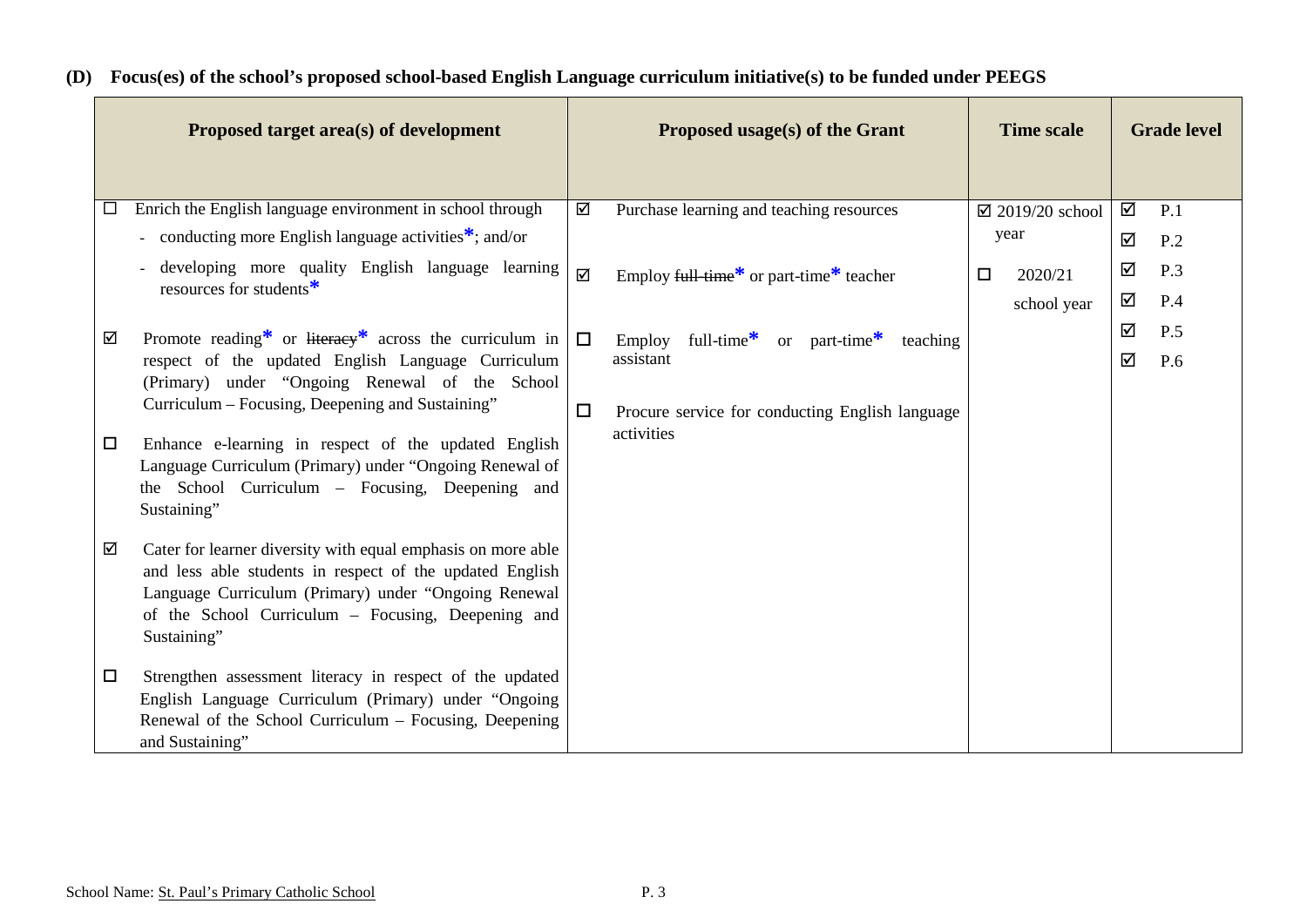# **(E) How to implement the proposed school-based English Language curriculum initiative(s) funded by PEEGS?**

| Proposed school-based English Language curriculum initiative(s)                                                                                                                                                                                                                                                                                                                                                                                                                                                                                                                                                                                                                                                                                                                                                                                                                                                                                                                                                                                                      | <b>Grade</b><br>level | <b>Time scale</b><br>(month/year)                                                                                                                                                                                                                                                                                                                               | <b>Expected outcomes/</b><br>Deliverables/<br><b>Success criteria</b>                                                                                                                                                                                                                                                                                                                                                                                                                                                           | <b>Sustainability</b>                                                                                                                                                                                                                                                                                                                                                                                                                      | <b>Methods of</b><br>progress-monitoring<br>and evaluation                                                                                                                                                                                                                |  |  |  |
|----------------------------------------------------------------------------------------------------------------------------------------------------------------------------------------------------------------------------------------------------------------------------------------------------------------------------------------------------------------------------------------------------------------------------------------------------------------------------------------------------------------------------------------------------------------------------------------------------------------------------------------------------------------------------------------------------------------------------------------------------------------------------------------------------------------------------------------------------------------------------------------------------------------------------------------------------------------------------------------------------------------------------------------------------------------------|-----------------------|-----------------------------------------------------------------------------------------------------------------------------------------------------------------------------------------------------------------------------------------------------------------------------------------------------------------------------------------------------------------|---------------------------------------------------------------------------------------------------------------------------------------------------------------------------------------------------------------------------------------------------------------------------------------------------------------------------------------------------------------------------------------------------------------------------------------------------------------------------------------------------------------------------------|--------------------------------------------------------------------------------------------------------------------------------------------------------------------------------------------------------------------------------------------------------------------------------------------------------------------------------------------------------------------------------------------------------------------------------------------|---------------------------------------------------------------------------------------------------------------------------------------------------------------------------------------------------------------------------------------------------------------------------|--|--|--|
|                                                                                                                                                                                                                                                                                                                                                                                                                                                                                                                                                                                                                                                                                                                                                                                                                                                                                                                                                                                                                                                                      |                       |                                                                                                                                                                                                                                                                                                                                                                 | <i>(preferably)</i><br><i>measurable</i> )                                                                                                                                                                                                                                                                                                                                                                                                                                                                                      |                                                                                                                                                                                                                                                                                                                                                                                                                                            |                                                                                                                                                                                                                                                                           |  |  |  |
| (1) Employing a qualified part-time supply teacher to create space for the core teachers to cater for learner diversity with equal emphasis on more able and less<br>able students at Primary 3 and Primary 4 through refining the core English Language curriculum                                                                                                                                                                                                                                                                                                                                                                                                                                                                                                                                                                                                                                                                                                                                                                                                  |                       |                                                                                                                                                                                                                                                                                                                                                                 |                                                                                                                                                                                                                                                                                                                                                                                                                                                                                                                                 |                                                                                                                                                                                                                                                                                                                                                                                                                                            |                                                                                                                                                                                                                                                                           |  |  |  |
| <b>Objectives</b><br>Differentiated materials will be developed and various teaching<br>strategies will be formulated to cater for the needs of students of<br>different abilities.<br>Core team<br>Panel chairs, the 2 level coordinators for P.3 and P.4, 6 level<br>teachers will form a core team to design and take forward<br>appropriate measures to cater for students' diverse learning need<br>with equal emphasis on more able and less able students.<br>Tentatively, around 20 lessons will be released from the core<br>team.<br>Duties of the core team<br>The core team will:<br>identify the students' learning difficulties through different<br>tests;<br>conduct co-planning meeting once a week;<br>co-develop the learning and teaching resources;<br>try out the newly developed materials once a month at each<br>target level;<br>review students' learning progress;<br>conduct peer lesson observations four times a year;<br>conduct the evaluation meeting twice per term; and<br>modify materials and strategies modified upon review. | P.3<br>and<br>P.4     | 9/2019<br>- Formulate a<br>"school-base<br>d reading and<br>writing skills<br>framework"<br>according to<br>the Learning<br>Progression<br>Framework<br>for P.1- P.6<br>$10/2019 -$<br>7/2020<br>- Co-planning<br>- Developing<br>the learning<br>and teaching<br>resources<br>- Co-teaching<br>- Lesson<br>observation<br>- Evaluation<br>$7/2020 -$<br>8/2020 | A resource package<br>$4 - 6$<br>covering<br>modules<br>will be<br>developed for each<br>level at P.3 and P.4.<br>The<br>number<br>of<br>lessons allocated to<br>each module varies<br>and each package<br>covers a total of 80 -<br>100 lessons per year.<br>80% of $P.3 - P.4$<br>students' confidence<br>and skills in learning<br>English will be<br>enhanced.<br>100% of $P.3 - P.4$<br>English teachers will<br>acquire skills in<br>catering for learner<br>diversities.<br>100% of $P.3 - P.4$<br>English teachers will | The<br>learning<br>and<br>teaching<br>materials<br>will<br>be saved in the<br>server<br>systematically<br>where teachers<br>adapt,<br>can<br>utilize<br>and<br>modify to suit<br>learners' needs.<br>After<br>the<br>of<br>completion<br>the programme,<br>the learning and<br>teaching<br>resources<br>developed<br>can<br>be updated by<br>the<br>existing<br>teachers<br>with<br>ease.<br>Sharing<br>and<br>Professional<br>development | Questionnaires will<br>be given to students<br>(pre-<br>and<br>post-project).<br>of<br>Observation<br>lessons<br>by<br>level<br>teachers<br>Records of<br>level<br>co-planning<br>meetings<br>every<br>week<br>Sharing<br>and<br>evaluation<br>the<br>at<br>panel meeting |  |  |  |
|                                                                                                                                                                                                                                                                                                                                                                                                                                                                                                                                                                                                                                                                                                                                                                                                                                                                                                                                                                                                                                                                      |                       | - Sharing<br>among panel<br>members                                                                                                                                                                                                                                                                                                                             | skills<br>apply<br>in<br>catering for learner<br>diversities in their                                                                                                                                                                                                                                                                                                                                                                                                                                                           | will<br>activities<br>be conducted.                                                                                                                                                                                                                                                                                                                                                                                                        |                                                                                                                                                                                                                                                                           |  |  |  |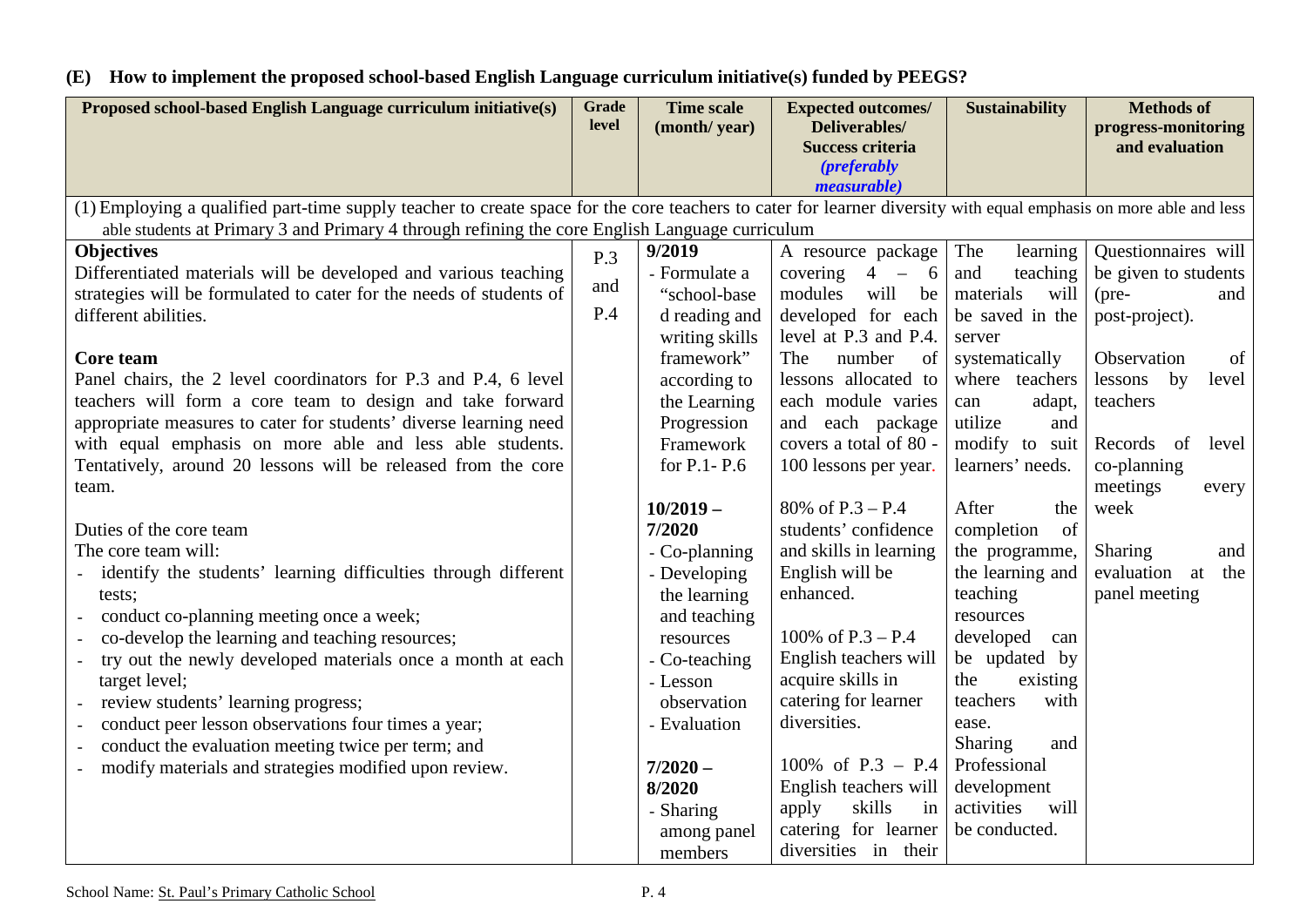| Proposed school-based English Language curriculum initiative(s)                                                                                                                                                                                                                                                                                                                                                                                                            | <b>Grade</b><br>level | <b>Time scale</b><br>(month/year) | <b>Expected outcomes/</b><br>Deliverables/<br><b>Success criteria</b> | <b>Sustainability</b> | <b>Methods of</b><br>progress-monitoring<br>and evaluation |
|----------------------------------------------------------------------------------------------------------------------------------------------------------------------------------------------------------------------------------------------------------------------------------------------------------------------------------------------------------------------------------------------------------------------------------------------------------------------------|-----------------------|-----------------------------------|-----------------------------------------------------------------------|-----------------------|------------------------------------------------------------|
|                                                                                                                                                                                                                                                                                                                                                                                                                                                                            |                       |                                   | <i>(preferably)</i><br><i>measurable</i> )                            |                       |                                                            |
| Strategies to cater for learner's diversities                                                                                                                                                                                                                                                                                                                                                                                                                              |                       | - Refining the<br>teaching        | teaching.                                                             |                       |                                                            |
| <b>Graded learning and teaching tasks</b><br>Based on the "school-based reading and writing skills<br>framework", the core team will develop differentiated learning<br>and teaching materials (lesson plans and learning tasks) with<br>appropriate resources, such as printed texts or e-books.                                                                                                                                                                          |                       | resources                         |                                                                       |                       |                                                            |
| Teachers tailor-make the tasks to meet students' individual<br>learning needs. For more able students, a wider variety of<br>reading materials and more challenging extended learning tasks<br>will be assigned. For less able students, tasks required basic<br>understandings will be designed. With the differentiated tasks,<br>more support can be given to the low achievers and the high<br>flyers' potential can be further stretched.                             |                       |                                   |                                                                       |                       |                                                            |
| Varying the learning support<br>Students are provided with learning support through increased<br>teacher-student and peer interactions, which improves student<br>engagement. By providing students of different abilities with<br>appropriate support, students will be able to complete the tasks.<br>More instructional scaffolding, e.g. breaking tasks down into<br>manageable steps and modelling the skills explicitly, will be<br>given to the less able students. |                       |                                   |                                                                       |                       |                                                            |
| Varying the question types and teaching strategies<br>With different levels of questions and adopting different<br>instructional strategies such as reciprocal teaching, both less able<br>and more able students will be able to develop the target skills.                                                                                                                                                                                                               |                       |                                   |                                                                       |                       |                                                            |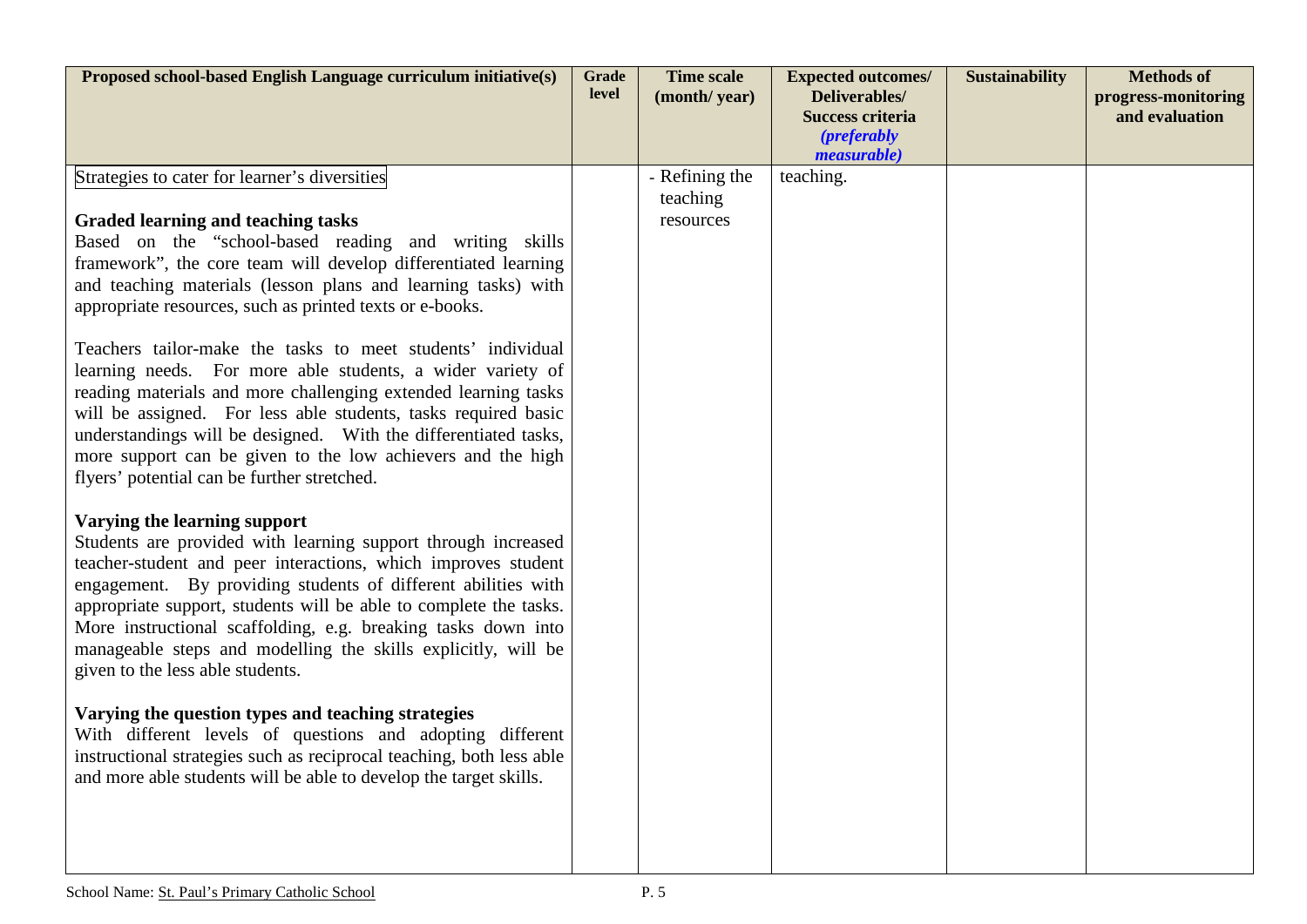|                       | Proposed school-based English Language curriculum initiative(s)                                | <b>Grade</b> | <b>Time scale</b> | <b>Expected outcomes/</b>                                                                     | <b>Sustainability</b> | <b>Methods of</b>                     |
|-----------------------|------------------------------------------------------------------------------------------------|--------------|-------------------|-----------------------------------------------------------------------------------------------|-----------------------|---------------------------------------|
|                       |                                                                                                | <b>level</b> | (month/year)      | <b>Deliverables/</b><br><b>Success criteria</b><br><i>(preferably)</i><br><i>measurable</i> ) |                       | progress-monitoring<br>and evaluation |
| <b>Sample Module</b>  |                                                                                                |              |                   |                                                                                               |                       |                                       |
| Level: $P.3$          |                                                                                                |              |                   |                                                                                               |                       |                                       |
|                       | Theme: Food Around the World                                                                   |              |                   |                                                                                               |                       |                                       |
| <b>Writing Tasks:</b> |                                                                                                |              |                   |                                                                                               |                       |                                       |
|                       | 1. a tasting menu for application for the post of head chef                                    |              |                   |                                                                                               |                       |                                       |
|                       | 2. shopping list for preparing the "dish"                                                      |              |                   |                                                                                               |                       |                                       |
|                       | 3. promotional leaflet for Tasting Night                                                       |              |                   |                                                                                               |                       |                                       |
|                       |                                                                                                |              |                   |                                                                                               |                       |                                       |
|                       | The lesson outline for writing a tasting menu is tabulated below                               |              |                   |                                                                                               |                       |                                       |
|                       | to show the various strategies that will be employed.                                          |              |                   |                                                                                               |                       |                                       |
|                       | Learning and teaching activities                                                               |              |                   |                                                                                               |                       |                                       |
| Pre-                  | <b>Need analysis</b>                                                                           |              |                   |                                                                                               |                       |                                       |
| lesson                | A short quiz focus on vocabulary items and                                                     |              |                   |                                                                                               |                       |                                       |
|                       | students' prior knowledge will be conducted so as to                                           |              |                   |                                                                                               |                       |                                       |
|                       | deploy strategies to cater for the diverse learning<br>needs of students effectively.          |              |                   |                                                                                               |                       |                                       |
| Pre-                  | <b>Contextualized writing tasks</b>                                                            |              |                   |                                                                                               |                       |                                       |
| Writing               | Students need to learn how to plan and write their                                             |              |                   |                                                                                               |                       |                                       |
|                       | own tasting menu in order to be the best head chef                                             |              |                   |                                                                                               |                       |                                       |
|                       | at St. Paul's Restaurant. After they have planned                                              |              |                   |                                                                                               |                       |                                       |
|                       | for their own tasting menu, they need to learn how                                             |              |                   |                                                                                               |                       |                                       |
|                       | to write a shopping list before they buy the<br>ingredients. After that, they learn to write a |              |                   |                                                                                               |                       |                                       |
|                       | promotional leaflet to invite people to come for their                                         |              |                   |                                                                                               |                       |                                       |
|                       | Tasting Night.                                                                                 |              |                   |                                                                                               |                       |                                       |
|                       | Use of multi-modal texts and various types of                                                  |              |                   |                                                                                               |                       |                                       |
|                       | questions                                                                                      |              |                   |                                                                                               |                       |                                       |
|                       | To arouse students' interests about food from                                                  |              |                   |                                                                                               |                       |                                       |
|                       | different places and review the reading strategy -                                             |              |                   |                                                                                               |                       |                                       |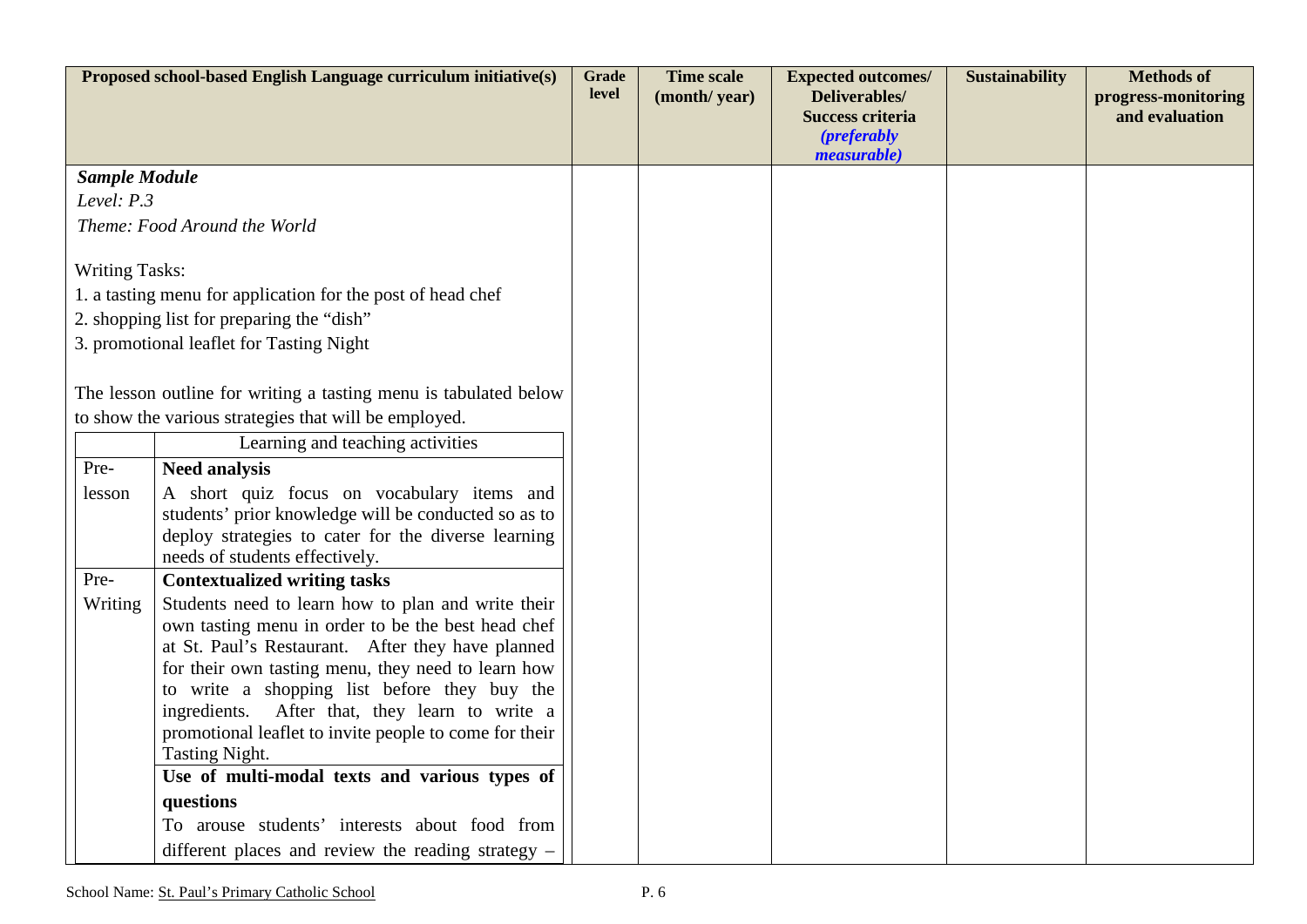|                 | Proposed school-based English Language curriculum initiative(s)                                                                                                                                                                                                                                                                                                                                                                                                                                                                                                                                                                                                                                                                                                                                                                                                                                                                                                                                                                                                             | <b>Grade</b><br>level | <b>Time scale</b><br>(month/year) | <b>Expected outcomes/</b><br>Deliverables/<br><b>Success criteria</b><br><i>(preferably)</i> | <b>Sustainability</b> | <b>Methods of</b><br>progress-monitoring<br>and evaluation |
|-----------------|-----------------------------------------------------------------------------------------------------------------------------------------------------------------------------------------------------------------------------------------------------------------------------------------------------------------------------------------------------------------------------------------------------------------------------------------------------------------------------------------------------------------------------------------------------------------------------------------------------------------------------------------------------------------------------------------------------------------------------------------------------------------------------------------------------------------------------------------------------------------------------------------------------------------------------------------------------------------------------------------------------------------------------------------------------------------------------|-----------------------|-----------------------------------|----------------------------------------------------------------------------------------------|-----------------------|------------------------------------------------------------|
| Pre-<br>writing | Make, revise and confirm predictions, a fiction<br>titled 'How to Make an Apple Pie and See the<br>World' has been selected as a core text for<br>introducing the themes and concepts.<br>Various levels of questions will be asked during the<br>shared reading lesson to both less able and more<br>able students. Students are provided with support<br>in applying the reading strategies.<br><b>Self-paced learning tasks</b><br>Students watch a video titled 'Kids Try: Chinese<br>Food, American Kids Try Food from Around the<br>World' at home as a flipped activity. Students will<br>complete an online comprehension exercise and be<br>prepared for class discussion.<br>Teacher will show students one more video titled<br>'Kids Try: Breakfasts, American Kids Try Food<br>from Around the World' in class before class<br>discussion.<br>Differentiated reading inputs for writing<br>Students set their own theme for their tasting menu,<br>then, they research some dishes that match with<br>their theme by reading the EPIC e-books on the<br>iPads. |                       |                                   | <i>measurable</i> )                                                                          |                       |                                                            |
|                 | At least 3 titles that matched to 3 different reading<br>levels are selected. Students are given graded                                                                                                                                                                                                                                                                                                                                                                                                                                                                                                                                                                                                                                                                                                                                                                                                                                                                                                                                                                     |                       |                                   |                                                                                              |                       |                                                            |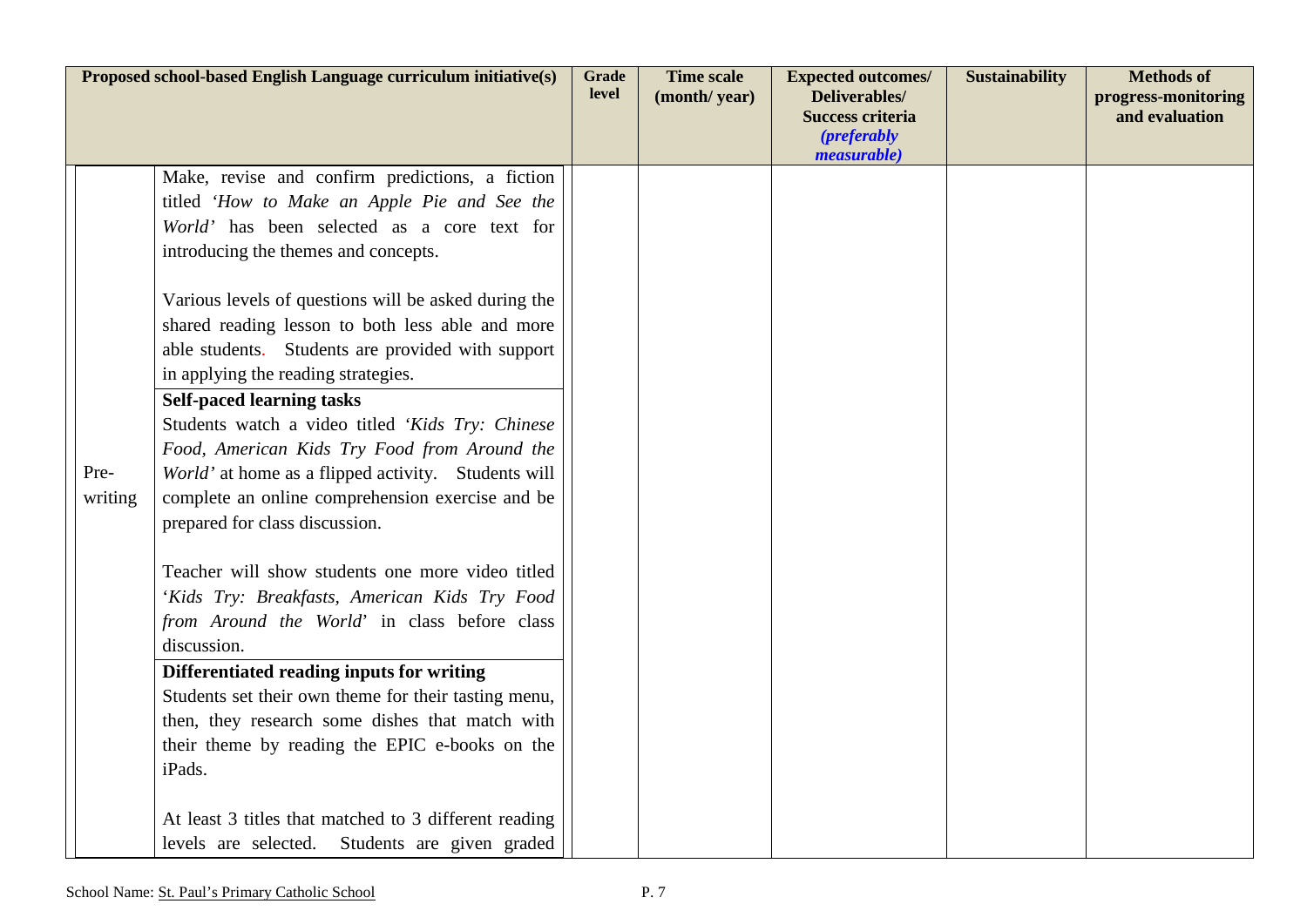|         | Proposed school-based English Language curriculum initiative(s)                                          | <b>Grade</b><br><b>level</b> | <b>Time scale</b><br>(month/year) | <b>Expected outcomes/</b><br>Deliverables/<br><b>Success criteria</b><br><i>(preferably)</i><br>measurable) | <b>Sustainability</b> | <b>Methods of</b><br>progress-monitoring<br>and evaluation |
|---------|----------------------------------------------------------------------------------------------------------|------------------------------|-----------------------------------|-------------------------------------------------------------------------------------------------------------|-----------------------|------------------------------------------------------------|
| Pre-    | worksheets and 3 e-books that match their reading                                                        |                              |                                   |                                                                                                             |                       |                                                            |
| writing | Students need to search for specific<br>levels.                                                          |                              |                                   |                                                                                                             |                       |                                                            |
|         | information (name of dish, country it is from,<br>taste/flavour, texture and ingredients for 3-5 dishes) |                              |                                   |                                                                                                             |                       |                                                            |
|         | while reading the books. Students share with their                                                       |                              |                                   |                                                                                                             |                       |                                                            |
|         | partner and groupmates what they have learnt from                                                        |                              |                                   |                                                                                                             |                       |                                                            |
|         | the books they read.                                                                                     |                              |                                   |                                                                                                             |                       |                                                            |
|         | Teacher teaches students the structure of the target                                                     |                              |                                   |                                                                                                             |                       |                                                            |
|         | text types: Menu and Tasting Menu.                                                                       |                              |                                   |                                                                                                             |                       |                                                            |
| While-  | <b>Feedback from teachers</b>                                                                            |                              |                                   |                                                                                                             |                       |                                                            |
| writing | Students then write their first draft for an<br>outstanding Tasting Menu. Students revise and            |                              |                                   |                                                                                                             |                       |                                                            |
|         | edit their drafts according to teacher's feedback.                                                       |                              |                                   |                                                                                                             |                       |                                                            |
| Post-   | Varying modes of assessment                                                                              |                              |                                   |                                                                                                             |                       |                                                            |
| writing | Students need to present their tasting menu and                                                          |                              |                                   |                                                                                                             |                       |                                                            |
|         | upload a video onto the app Seesaw to apply for the                                                      |                              |                                   |                                                                                                             |                       |                                                            |
|         | position of the Head Chef at St. Paul's Restaurant.                                                      |                              |                                   |                                                                                                             |                       |                                                            |
|         | Students will be allowed to try video-taping their                                                       |                              |                                   |                                                                                                             |                       |                                                            |
|         | own performance until perfect. The presentation                                                          |                              |                                   |                                                                                                             |                       |                                                            |
|         | will be part of the speaking formative assessment.                                                       |                              |                                   |                                                                                                             |                       |                                                            |
|         | Peer evaluation will be conducted. Other students                                                        |                              |                                   |                                                                                                             |                       |                                                            |
|         | will watch the video and leave comments after                                                            |                              |                                   |                                                                                                             |                       |                                                            |
|         | watching the videos on Seesaw.                                                                           |                              |                                   |                                                                                                             |                       |                                                            |
|         |                                                                                                          |                              |                                   |                                                                                                             |                       |                                                            |
|         |                                                                                                          |                              |                                   |                                                                                                             |                       |                                                            |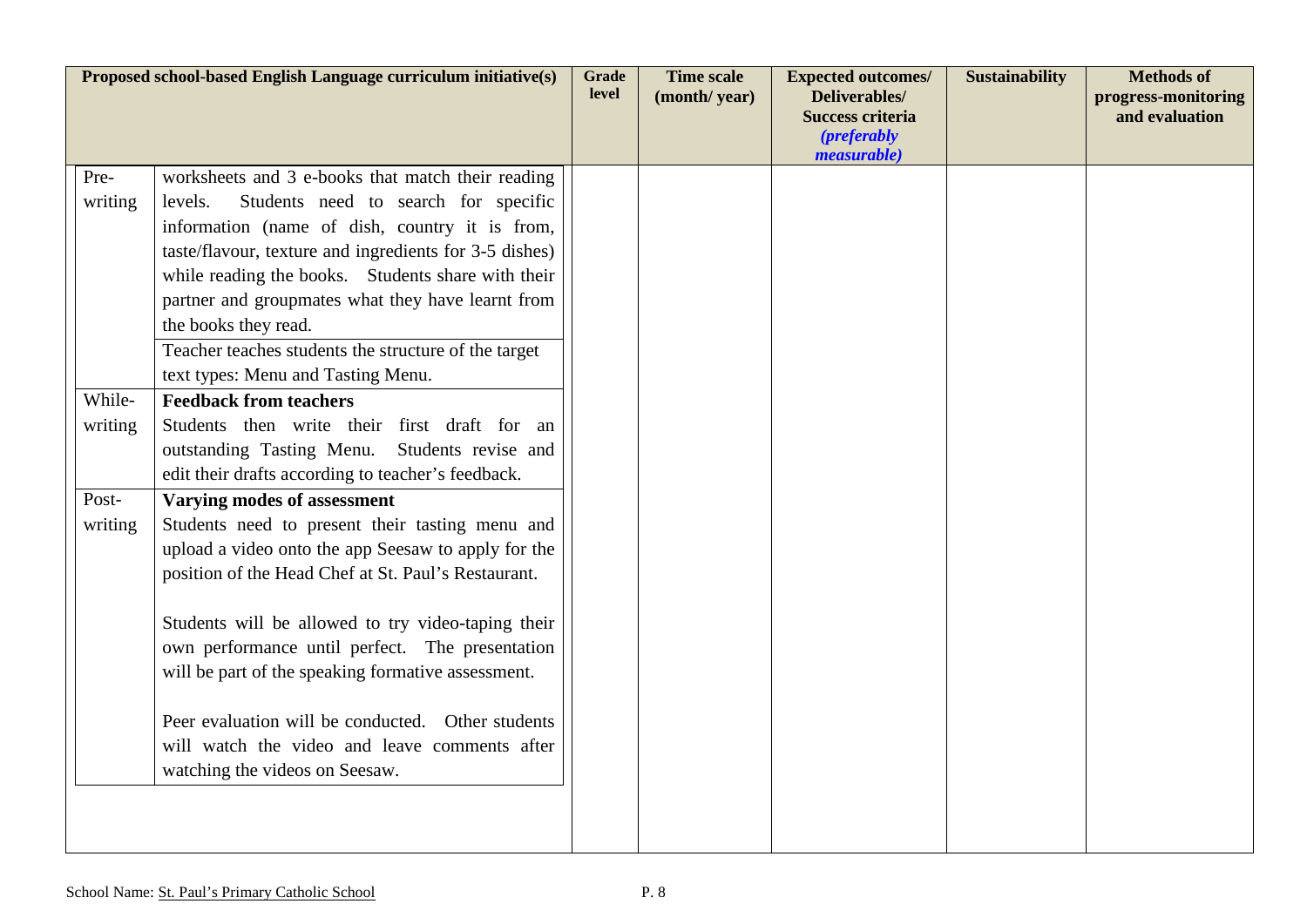| Proposed school-based English Language curriculum initiative(s)                                                                                                                                                                                                                                                                                                                                                                                                                                                                                                                                                                                                                                                                                                                                                                                                                                                                                                                                                                                                                                                                                                                                                                                                                                                                                                                                                                                                                                                                                                     | Grade<br>level | <b>Time scale</b><br>(month/year)                                               | <b>Expected outcomes/</b><br>Deliverables/<br><b>Success criteria</b><br><i>(preferably)</i>                                                                                                                                                                                                                                                                                                                                                                                                                                                                                                     | <b>Sustainability</b>                                                                                                                                                                                                           | <b>Methods of</b><br>progress-monitoring<br>and evaluation                                                                                                                                                                                                                                                                                                                                                                                                                                                                                                                                    |
|---------------------------------------------------------------------------------------------------------------------------------------------------------------------------------------------------------------------------------------------------------------------------------------------------------------------------------------------------------------------------------------------------------------------------------------------------------------------------------------------------------------------------------------------------------------------------------------------------------------------------------------------------------------------------------------------------------------------------------------------------------------------------------------------------------------------------------------------------------------------------------------------------------------------------------------------------------------------------------------------------------------------------------------------------------------------------------------------------------------------------------------------------------------------------------------------------------------------------------------------------------------------------------------------------------------------------------------------------------------------------------------------------------------------------------------------------------------------------------------------------------------------------------------------------------------------|----------------|---------------------------------------------------------------------------------|--------------------------------------------------------------------------------------------------------------------------------------------------------------------------------------------------------------------------------------------------------------------------------------------------------------------------------------------------------------------------------------------------------------------------------------------------------------------------------------------------------------------------------------------------------------------------------------------------|---------------------------------------------------------------------------------------------------------------------------------------------------------------------------------------------------------------------------------|-----------------------------------------------------------------------------------------------------------------------------------------------------------------------------------------------------------------------------------------------------------------------------------------------------------------------------------------------------------------------------------------------------------------------------------------------------------------------------------------------------------------------------------------------------------------------------------------------|
|                                                                                                                                                                                                                                                                                                                                                                                                                                                                                                                                                                                                                                                                                                                                                                                                                                                                                                                                                                                                                                                                                                                                                                                                                                                                                                                                                                                                                                                                                                                                                                     |                |                                                                                 | <i>measurable</i> )                                                                                                                                                                                                                                                                                                                                                                                                                                                                                                                                                                              |                                                                                                                                                                                                                                 |                                                                                                                                                                                                                                                                                                                                                                                                                                                                                                                                                                                               |
| (2) Purchasing printed books for the school-based curriculum to promote reading across the curriculum (RaC) at P.1 to P.6<br>The school has adopted "Development of Text Sets (DTS)" and<br>developed the school-based reading curriculum. A wide variety<br>of text types on different topics related to the themes under DTS<br>will be covered. Printed books and multi-modal texts will be<br>covered. Students will purchase the anchor texts for the reading<br>lessons while the supported texts will be provided to students as<br>they are used for only a short period of time.<br>Most of the supported texts are shared among different primary<br>schools. English Language teachers have to spend considerable<br>amount of time and effort in arranging the supported texts for the<br>school. Teaching schedule and sequence have to be adjusted<br>and it sometimes undermines the teaching effectiveness.<br>To enhance the effectiveness of the reading programme and<br>ensure sufficient printed books are available for the conduct of<br>the programme, printed books are proposed to be purchased for<br>each level. 25 copies are proposed to be purchased as the books<br>will be used as class sets.<br>Teachers will develop a reading package.<br>Each package<br>includes a lesson plan, learning and teaching materials of<br>pre-reading, while-reading and post-reading stages.<br>Level teachers will co-plan and co-develop the teaching packages<br>for all the titles to be purchased.<br>Sample module<br>P.2<br><b>Level</b> | $P.1-$<br>P.6  | 8/2019<br>Conduct<br>procurement<br>exercise<br>9/2019<br>Purchase the<br>books | 16 unit plans will be<br>developed per level<br>at $P.1$ to $P.4$ .<br>8 unit plans will be<br>developed per level<br>at $P.5$ to $P.6$ .<br>70%<br>of<br>Over<br>students interviewed<br>during<br>the focus<br>interview<br>group<br>agree that the books<br>purchased<br>enable<br>them to<br>acquire<br>reading skills.<br>Over 90 % of $P.1 -$<br>P.2 students read 16<br>titles a year.<br>Over 90% of $P.3 -$<br>P.6 students read 8<br>titles a year.<br>70 % of $P.1 - P.6$<br>English<br>teachers<br>agree that the printed<br>books help promote<br>reading across the<br>curriculum. | All the learning<br>and<br>teaching<br>materials<br>developed<br>and<br>purchased under<br>this programme<br>are kept<br>in<br>school and will<br>be used in KS1<br>& KS2 after the<br>implementation<br>of<br>the<br>programme | The core team of<br>the programme will<br>use the PIE model<br>in<br>implementing<br>and developing the<br>resources of the<br>programme.<br>Thorough<br>discussions will be<br>held with English<br>teachers<br>through<br>regular co-planning<br>meetings to collect<br>teachers' feedback<br>on the developed<br>materials.<br>Focus<br>group<br>interviews<br>of<br>targeted<br>students<br>will be conducted at<br>the end of<br>the<br>programme<br>to<br>evaluate<br>its<br>effectiveness.<br>Students' Reading<br>will<br>Records<br>be<br>used<br><b>as</b><br>an<br>evaluation tool |
| <b>Theme</b><br>Make a difference in our community                                                                                                                                                                                                                                                                                                                                                                                                                                                                                                                                                                                                                                                                                                                                                                                                                                                                                                                                                                                                                                                                                                                                                                                                                                                                                                                                                                                                                                                                                                                  |                |                                                                                 |                                                                                                                                                                                                                                                                                                                                                                                                                                                                                                                                                                                                  |                                                                                                                                                                                                                                 |                                                                                                                                                                                                                                                                                                                                                                                                                                                                                                                                                                                               |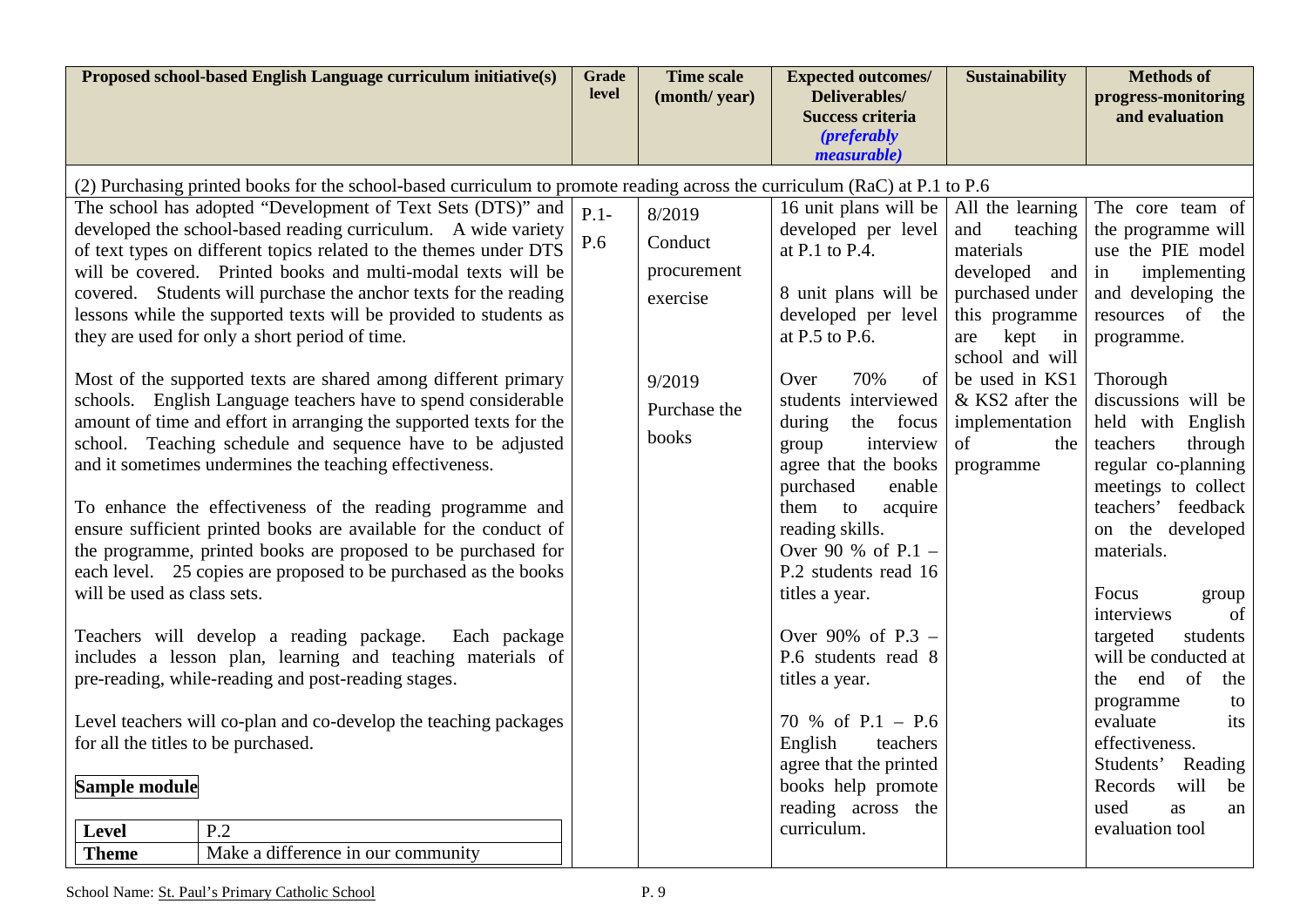| Proposed school-based English Language curriculum initiative(s) |                                             | <b>Grade</b> | <b>Time scale</b> | <b>Expected outcomes/</b>                                                              | <b>Sustainability</b> | <b>Methods of</b>                     |
|-----------------------------------------------------------------|---------------------------------------------|--------------|-------------------|----------------------------------------------------------------------------------------|-----------------------|---------------------------------------|
|                                                                 |                                             | level        | (month/year)      | Deliverables/<br><b>Success criteria</b><br>( <i>preferably</i><br><i>measurable</i> ) |                       | progress-monitoring<br>and evaluation |
| <b>Text type</b>                                                | information text                            |              |                   |                                                                                        |                       |                                       |
| <b>Target</b>                                                   | • Locating specific information in a short  |              |                   |                                                                                        |                       |                                       |
| reading skills                                                  | text in response to questions               |              |                   |                                                                                        |                       |                                       |
|                                                                 | • Finding and summarizing the main ideas    |              |                   |                                                                                        |                       |                                       |
|                                                                 | • Recognizing connection between ideas,     |              |                   |                                                                                        |                       |                                       |
|                                                                 | supported by appropriate cohesive device    |              |                   |                                                                                        |                       |                                       |
| <b>Text feature</b>                                             | captions                                    |              |                   |                                                                                        |                       |                                       |
| <b>Text</b>                                                     | problem and solution                        |              |                   |                                                                                        |                       |                                       |
| structure                                                       |                                             |              |                   |                                                                                        |                       |                                       |
| <b>Text</b>                                                     | • Be the Change in the Community            |              |                   |                                                                                        |                       |                                       |
|                                                                 | • I Can Make a Difference!                  |              |                   |                                                                                        |                       |                                       |
| <b>Connection</b>                                               | • General Studies:                          |              |                   |                                                                                        |                       |                                       |
| with other                                                      | - My Neighbourhood                          |              |                   |                                                                                        |                       |                                       |
| <b>KLAs</b>                                                     | - To be a responsible community member      |              |                   |                                                                                        |                       |                                       |
|                                                                 | Moral and Civic Education:                  |              |                   |                                                                                        |                       |                                       |
|                                                                 | - Caring for others                         |              |                   |                                                                                        |                       |                                       |
| <b>Core reading tasks</b>                                       |                                             |              |                   |                                                                                        |                       |                                       |
| Pre-                                                            | <b>Activating the schemata</b>              |              |                   |                                                                                        |                       |                                       |
| reading                                                         | • Teacher will revisit the meaning of       |              |                   |                                                                                        |                       |                                       |
|                                                                 | "community".                                |              |                   |                                                                                        |                       |                                       |
|                                                                 | • Teacher will ask students prior knowledge |              |                   |                                                                                        |                       |                                       |
|                                                                 | about by referring to the relevant units    |              |                   |                                                                                        |                       |                                       |
|                                                                 | covered in General Studies and the text     |              |                   |                                                                                        |                       |                                       |
|                                                                 | they have read What makes a good            |              |                   |                                                                                        |                       |                                       |
|                                                                 | citizen?.                                   |              |                   |                                                                                        |                       |                                       |
|                                                                 | Students will complete the "K" and "W" of   |              |                   |                                                                                        |                       |                                       |
|                                                                 | a KWL chart about the topic.                |              |                   |                                                                                        |                       |                                       |
| While-                                                          | Supported reading: Be the Change in the     |              |                   |                                                                                        |                       |                                       |
| reading                                                         | Community                                   |              |                   |                                                                                        |                       |                                       |
|                                                                 | Teacher will introduces the book and        |              |                   |                                                                                        |                       |                                       |
|                                                                 | discuss the book terminology with them      |              |                   |                                                                                        |                       |                                       |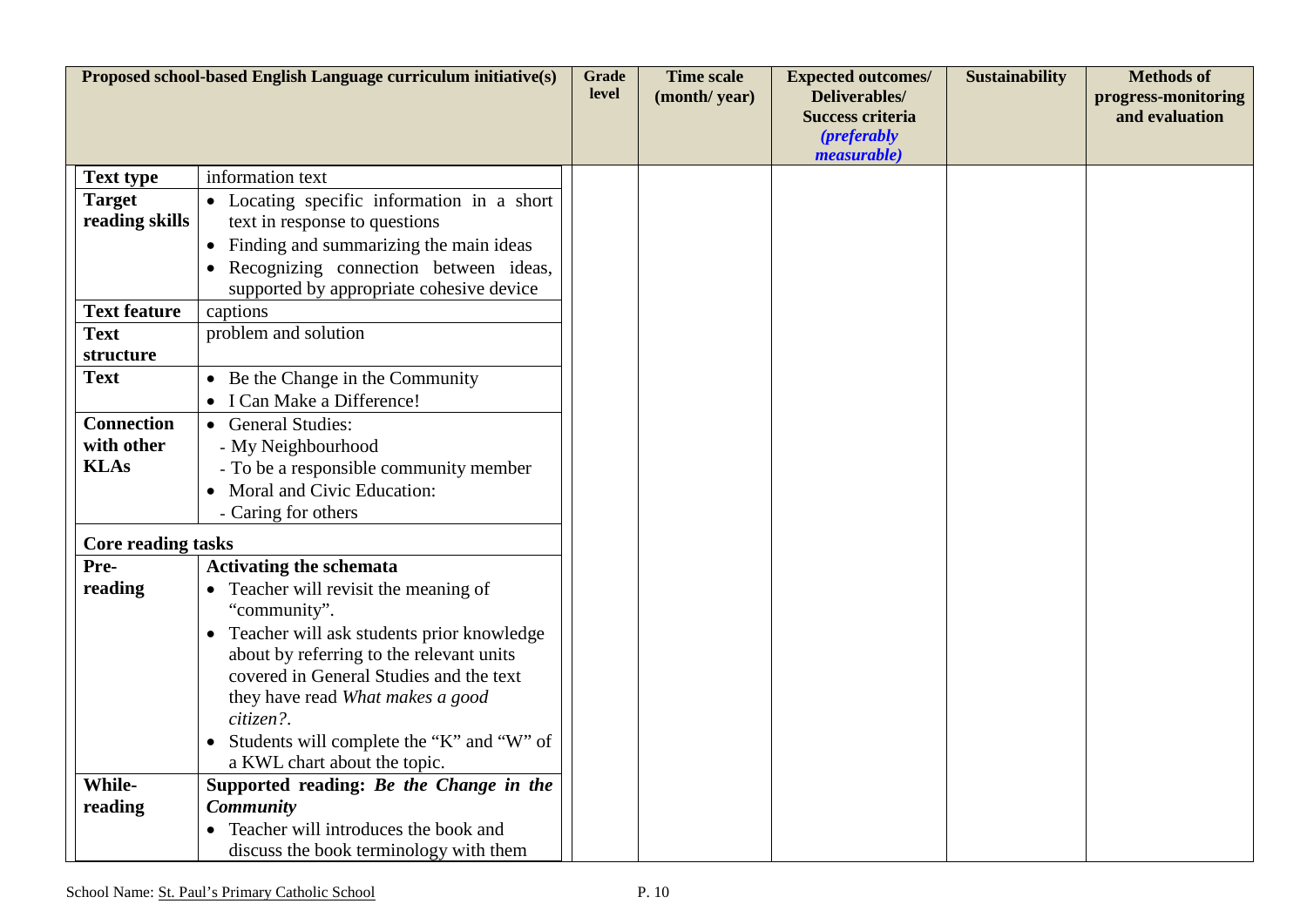| Proposed school-based English Language curriculum initiative(s) |                                                                                | <b>Grade</b><br>level | <b>Time scale</b><br>(month/year) | <b>Expected outcomes/</b><br>Deliverables/<br><b>Success criteria</b> | <b>Sustainability</b> | <b>Methods of</b><br>progress-monitoring<br>and evaluation |
|-----------------------------------------------------------------|--------------------------------------------------------------------------------|-----------------------|-----------------------------------|-----------------------------------------------------------------------|-----------------------|------------------------------------------------------------|
|                                                                 |                                                                                |                       |                                   | <i>(preferably)</i><br><i>measurable</i> )                            |                       |                                                            |
|                                                                 | together.<br><b>Reading strategies</b>                                         |                       |                                   |                                                                       |                       |                                                            |
|                                                                 | • Locating specific information:                                               |                       |                                   |                                                                       |                       |                                                            |
|                                                                 | $\rightarrow$ Ask students literal questions and                               |                       |                                   |                                                                       |                       |                                                            |
|                                                                 | guide students to locate the answers                                           |                       |                                   |                                                                       |                       |                                                            |
|                                                                 | from the text (e.g. Who made the                                               |                       |                                   |                                                                       |                       |                                                            |
|                                                                 | change? What did the boy $do?$ )                                               |                       |                                   |                                                                       |                       |                                                            |
|                                                                 | <b>Buddy reading: I Can Make a Difference!</b><br><b>Reading strategies</b>    |                       |                                   |                                                                       |                       |                                                            |
|                                                                 | • Recognizing connection between ideas,                                        |                       |                                   |                                                                       |                       |                                                            |
|                                                                 | supported by appropriate cohesive device                                       |                       |                                   |                                                                       |                       |                                                            |
|                                                                 | $\rightarrow$ Teacher will guide students to locate                            |                       |                                   |                                                                       |                       |                                                            |
|                                                                 | the problems and solutions by locating<br>the cohesive device such as because, |                       |                                   |                                                                       |                       |                                                            |
|                                                                 | SO.                                                                            |                       |                                   |                                                                       |                       |                                                            |
|                                                                 | • Locating and summarizing the main ideas:                                     |                       |                                   |                                                                       |                       |                                                            |
|                                                                 | $\rightarrow$ Students will be divided into groups of                          |                       |                                   |                                                                       |                       |                                                            |
|                                                                 | six. Each pair will read one different                                         |                       |                                   |                                                                       |                       |                                                            |
|                                                                 | chapter about how to make a                                                    |                       |                                   |                                                                       |                       |                                                            |
|                                                                 | difference at home, at school or in the                                        |                       |                                   |                                                                       |                       |                                                            |
|                                                                 | community. Student will complete a                                             |                       |                                   |                                                                       |                       |                                                            |
| Post-                                                           | simple fishbone diagram.<br>Writing an action plan                             |                       |                                   |                                                                       |                       |                                                            |
| reading                                                         | Teacher will ask students to search for one                                    |                       |                                   |                                                                       |                       |                                                            |
|                                                                 | problem in the community. Students will                                        |                       |                                   |                                                                       |                       |                                                            |
|                                                                 | interview their parents and neighbors about                                    |                       |                                   |                                                                       |                       |                                                            |
|                                                                 | the problem. Students will then search for                                     |                       |                                   |                                                                       |                       |                                                            |
|                                                                 | some possible solution and write a simple                                      |                       |                                   |                                                                       |                       |                                                            |
|                                                                 | action plan to help alleviate the problem.                                     |                       |                                   |                                                                       |                       |                                                            |
|                                                                 |                                                                                |                       |                                   |                                                                       |                       |                                                            |